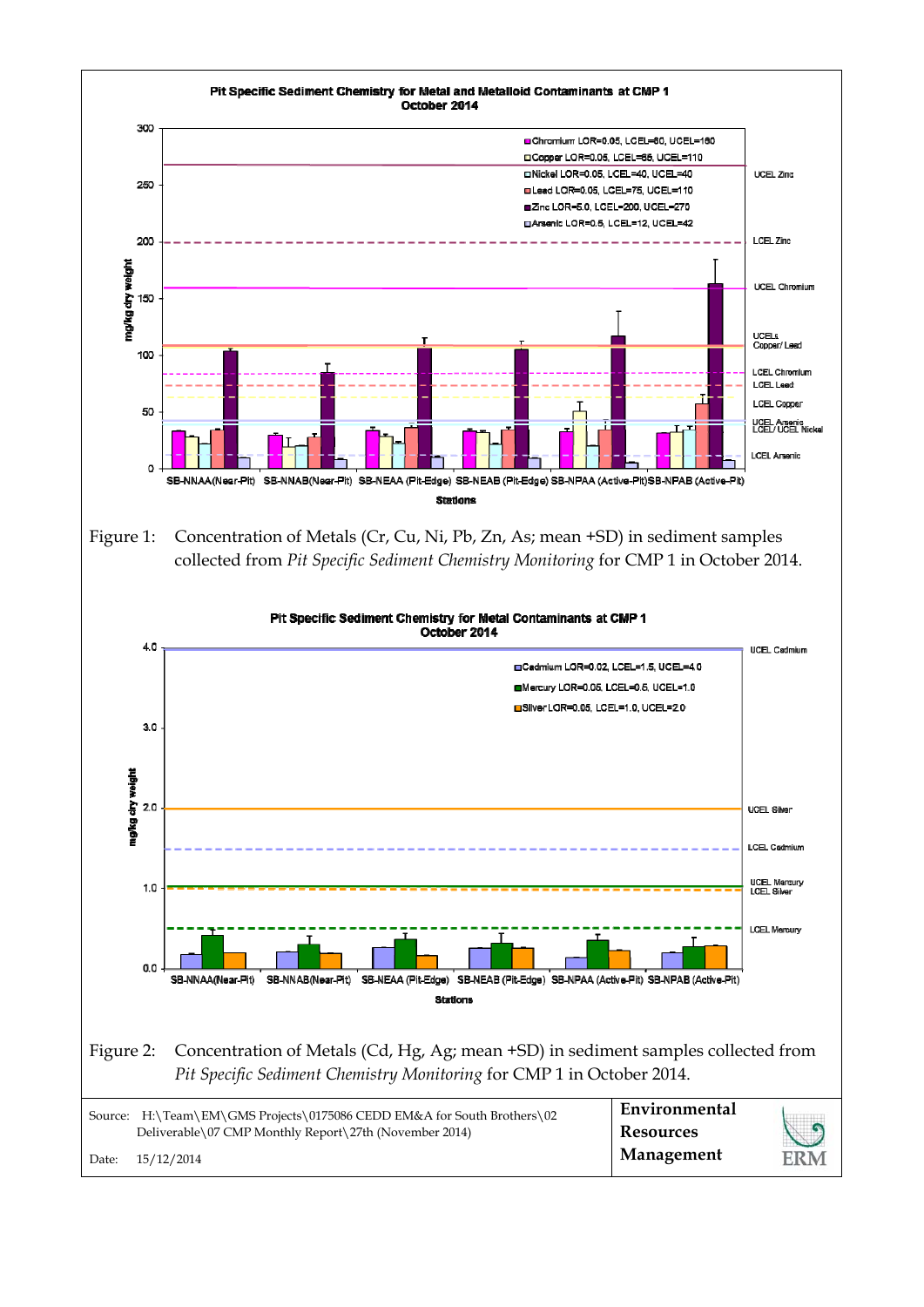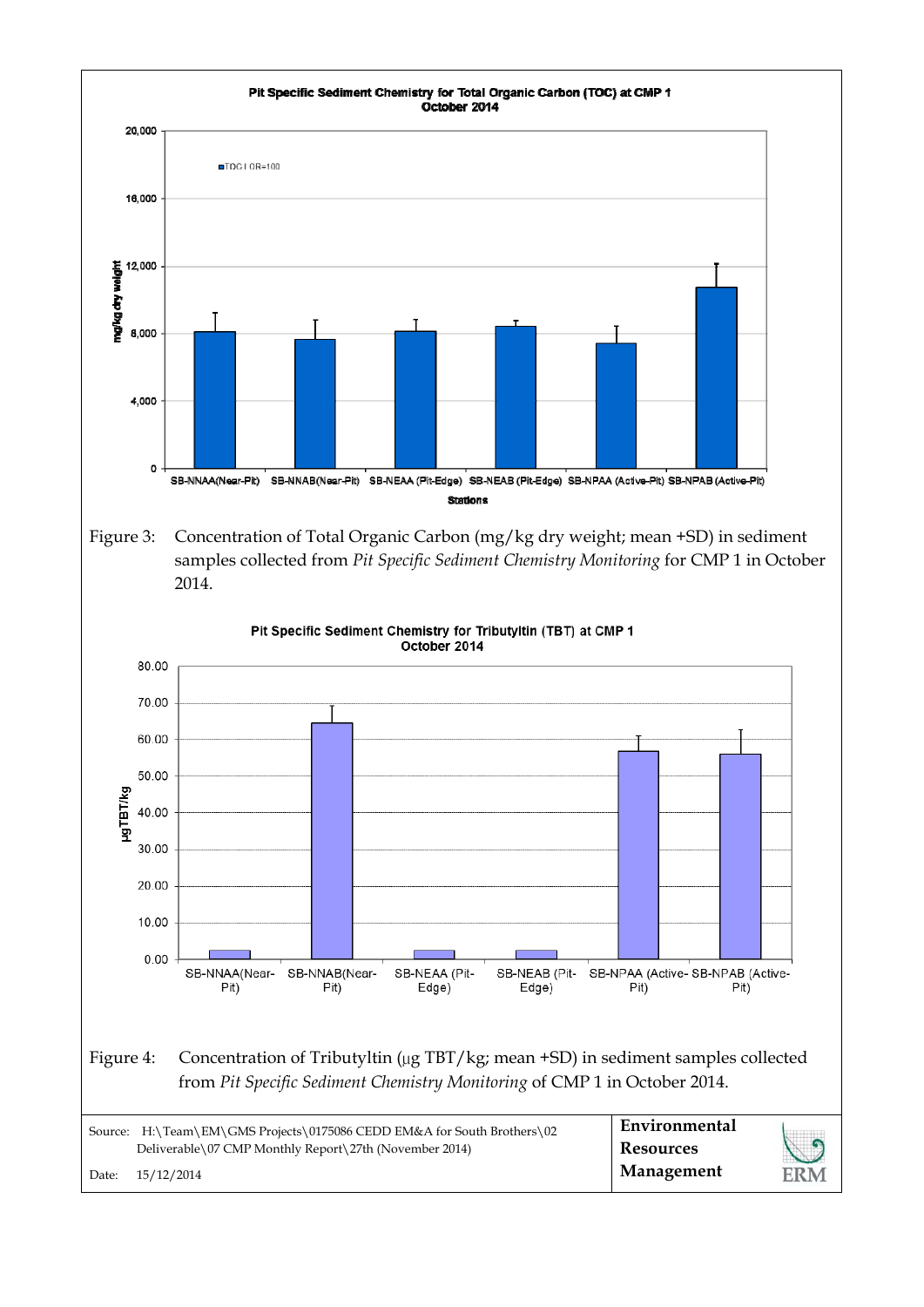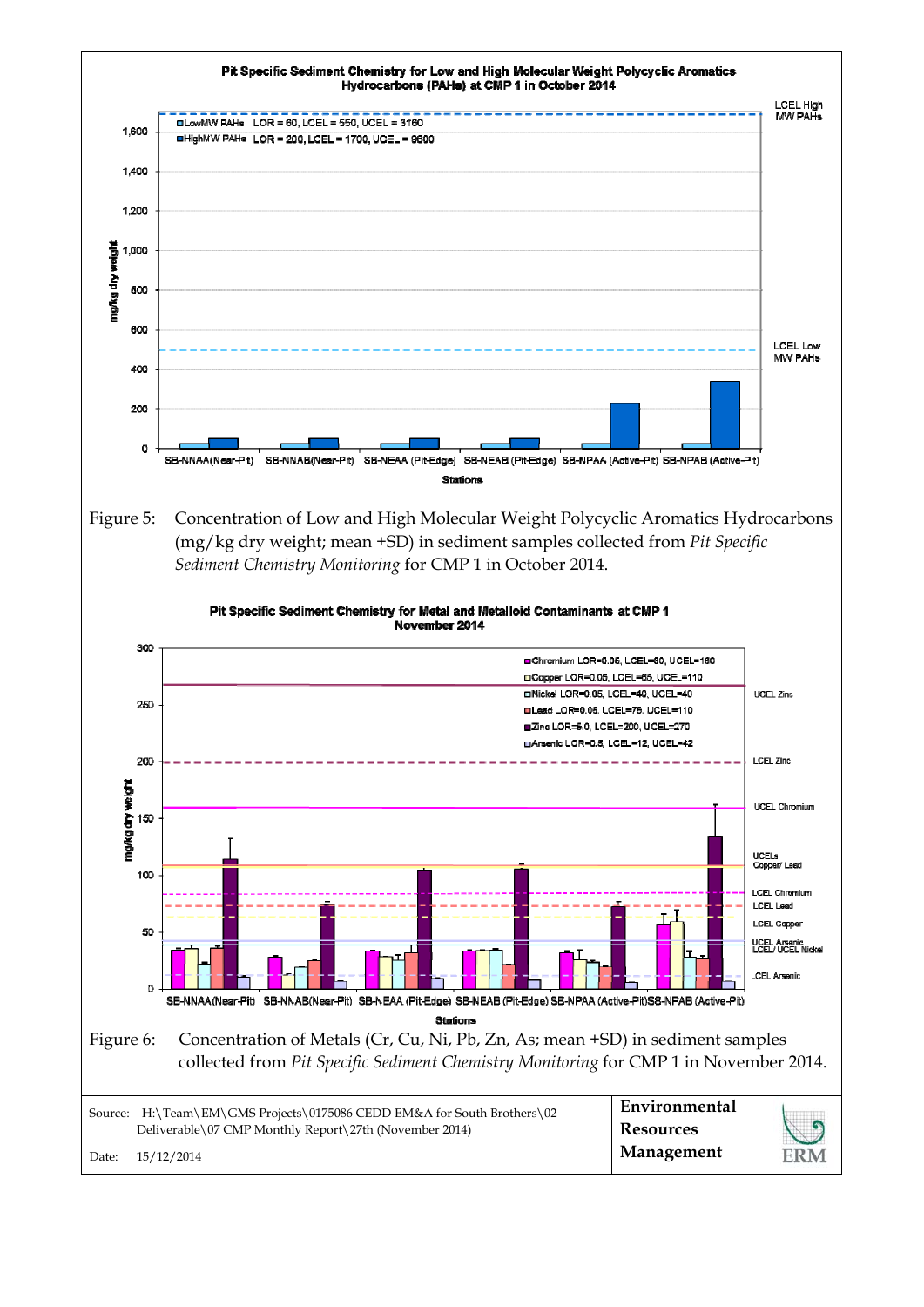



|       | Source: H:\Team\EM\GMS Projects\0175086 CEDD EM&A for South Brothers\02 | Environmental    |     |
|-------|-------------------------------------------------------------------------|------------------|-----|
|       | Deliverable\07 CMP Monthly Report\27th (November 2014)                  | <b>Resources</b> |     |
| Date: | 15/12/2014                                                              | Management       | ERM |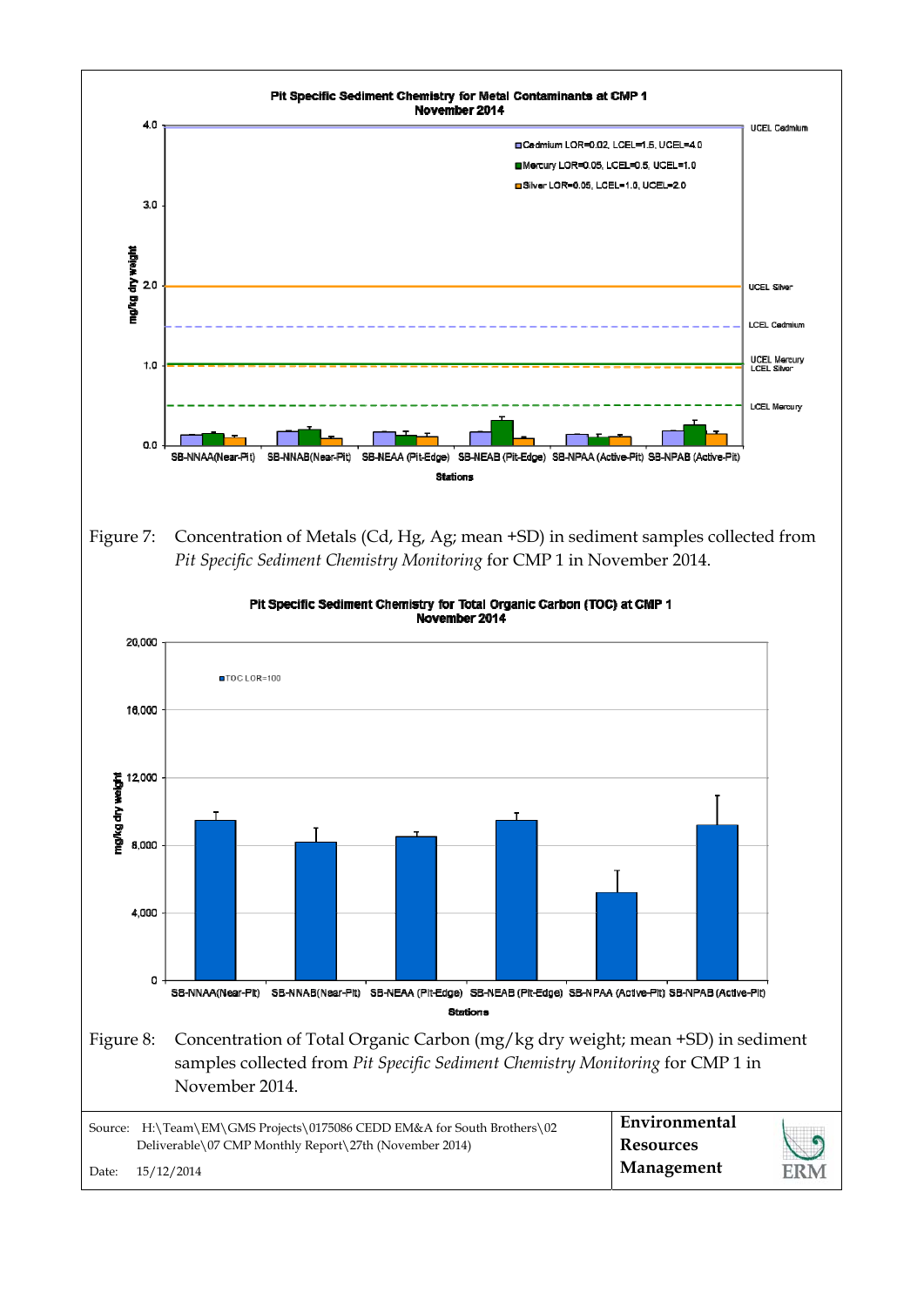![](_page_4_Figure_0.jpeg)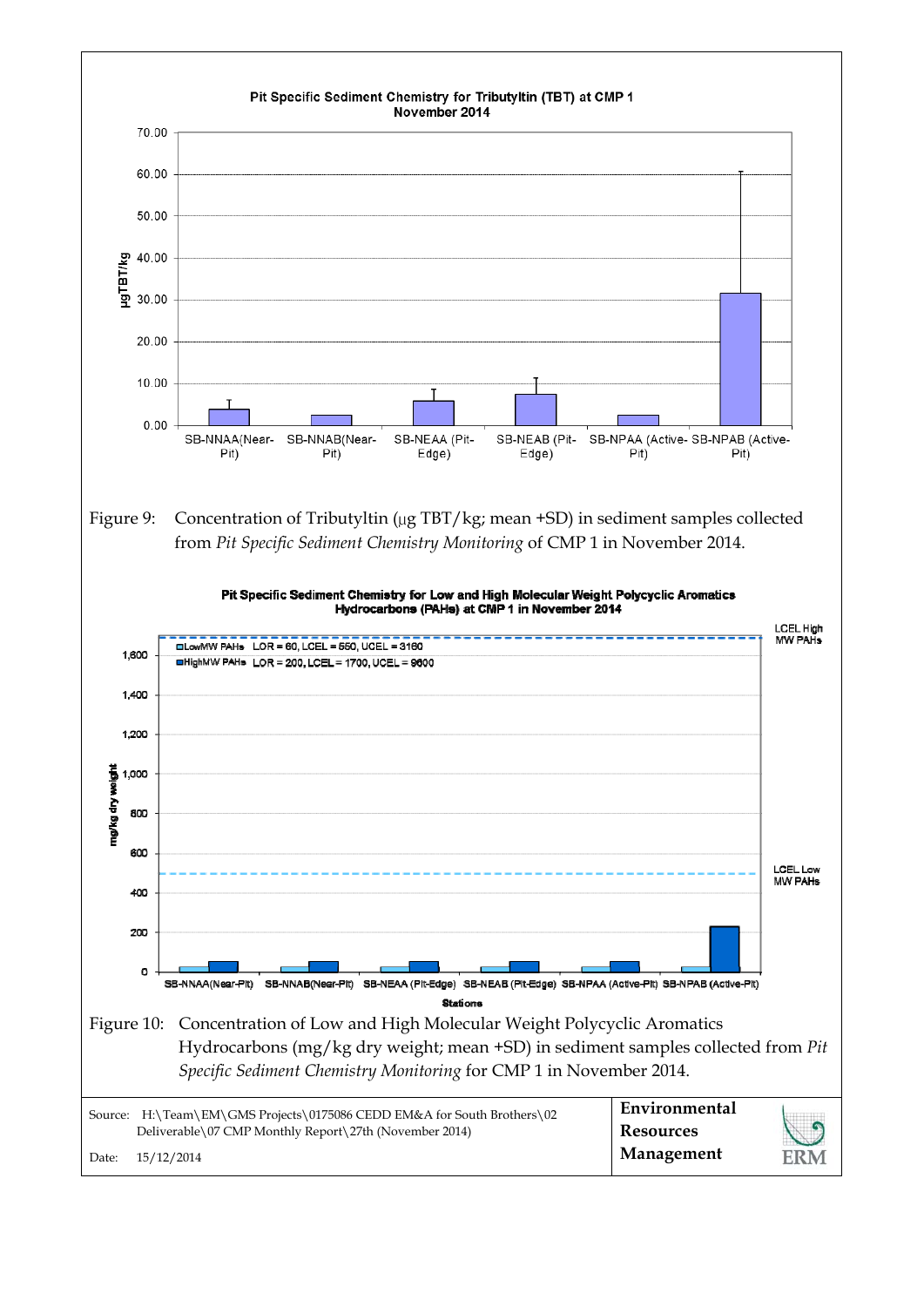![](_page_5_Figure_0.jpeg)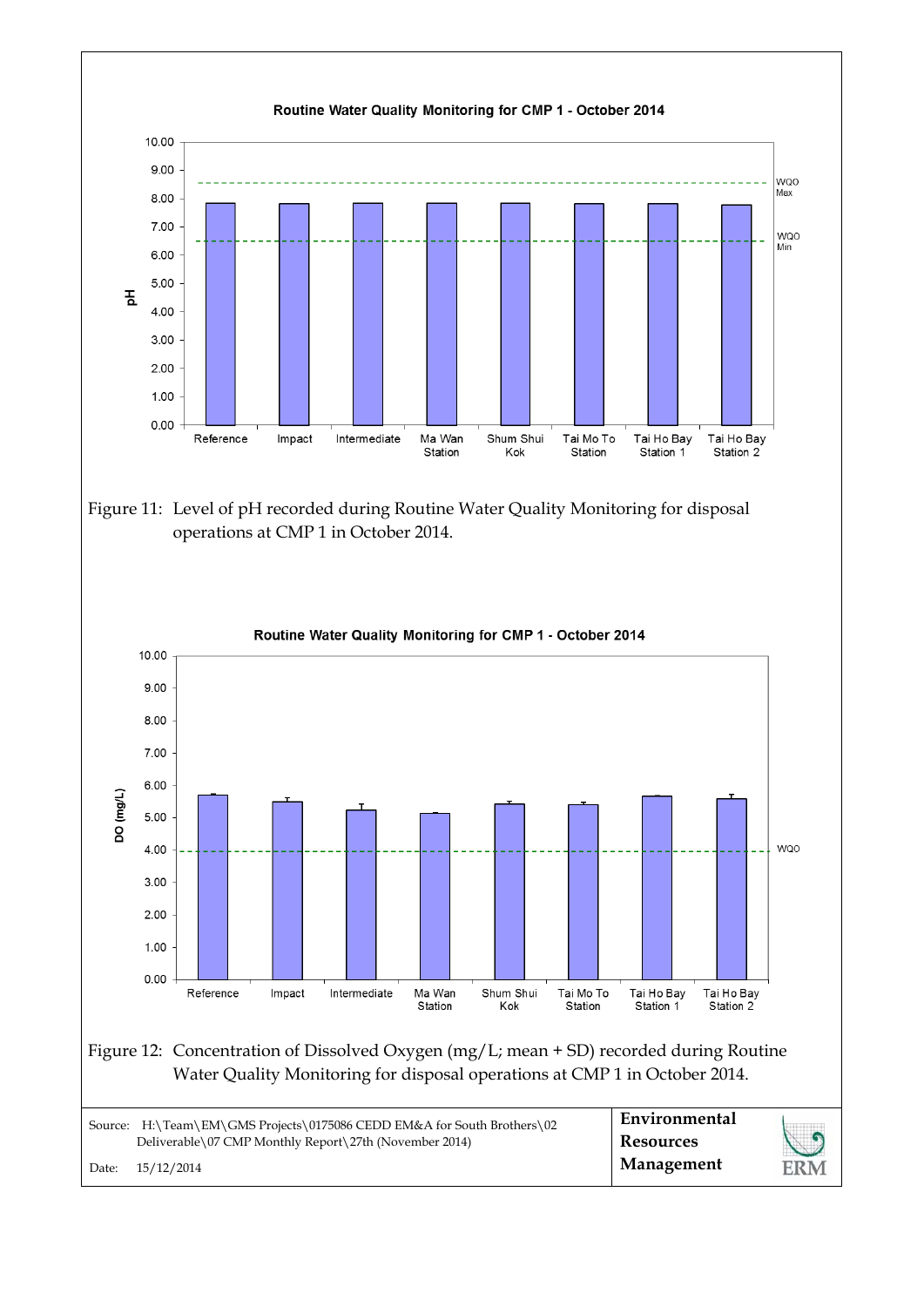![](_page_6_Figure_0.jpeg)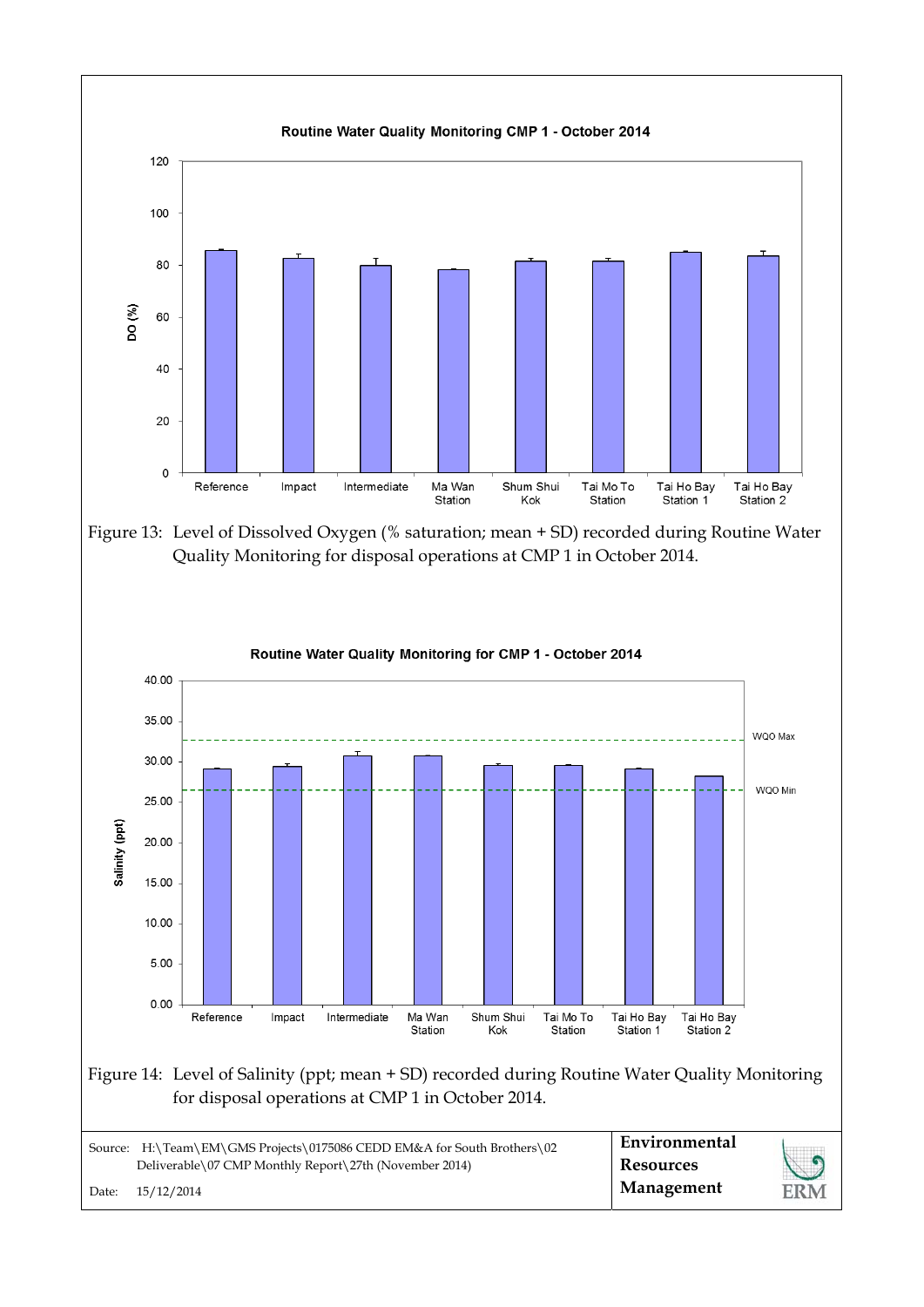![](_page_7_Figure_0.jpeg)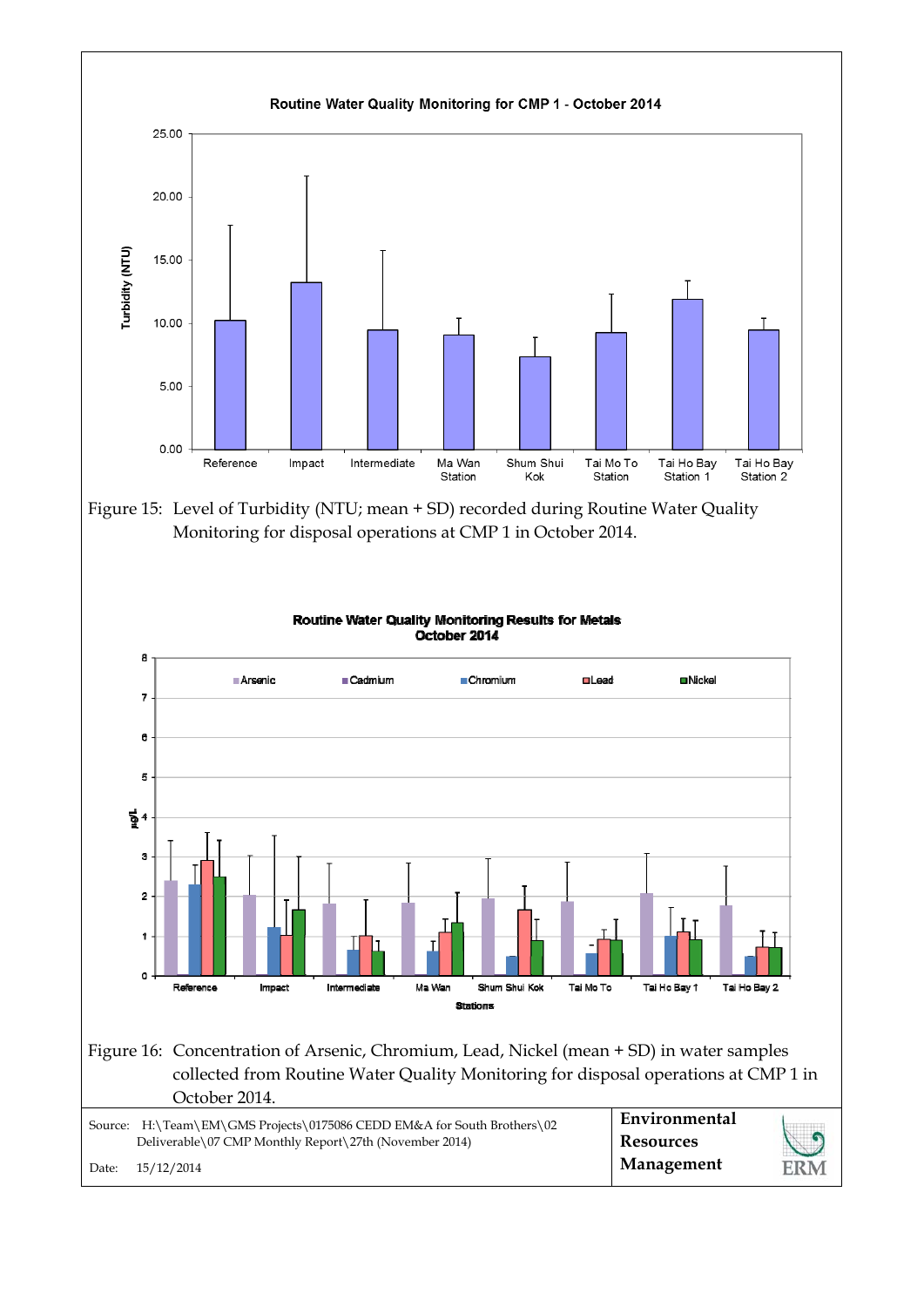![](_page_8_Figure_0.jpeg)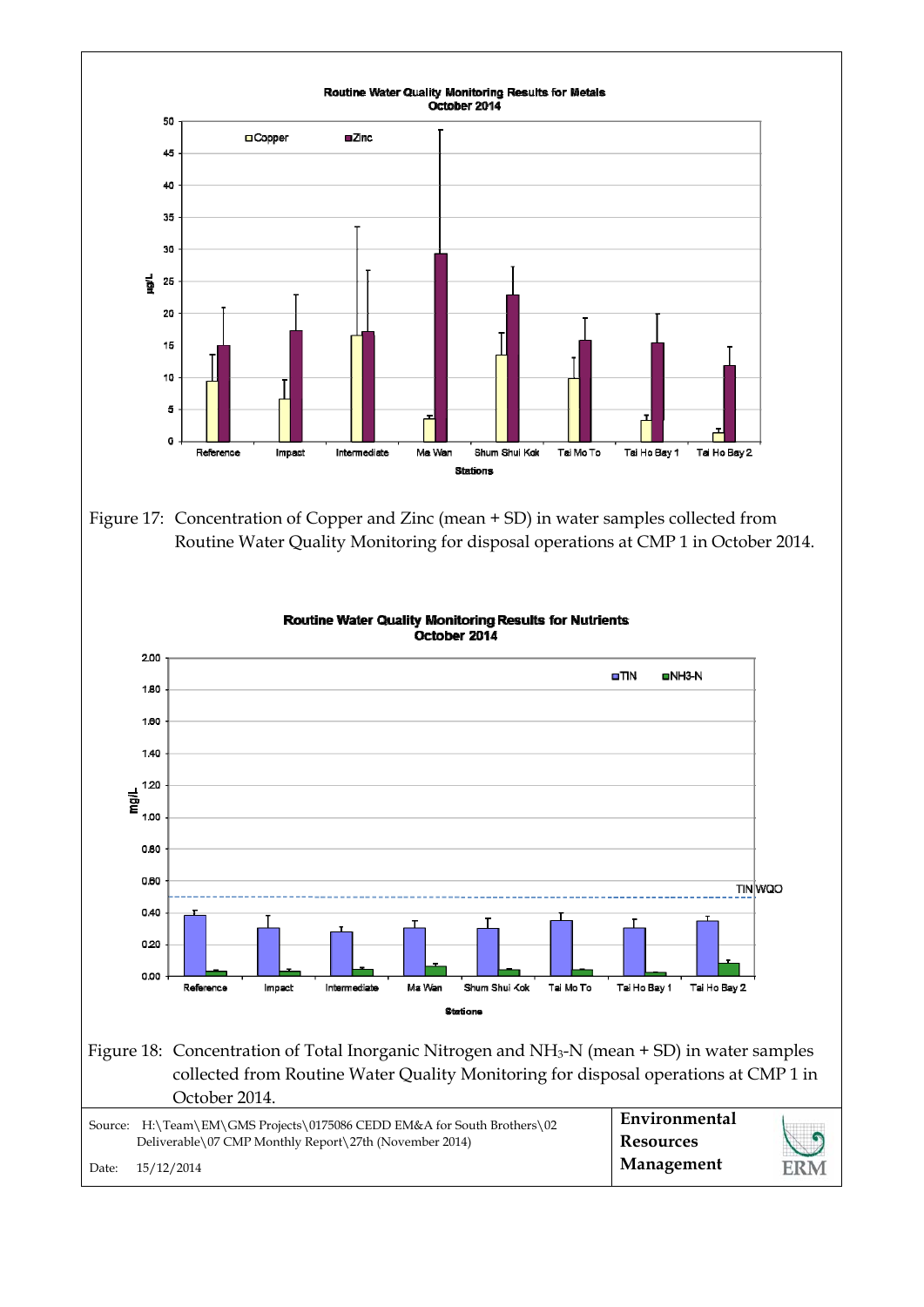![](_page_9_Figure_0.jpeg)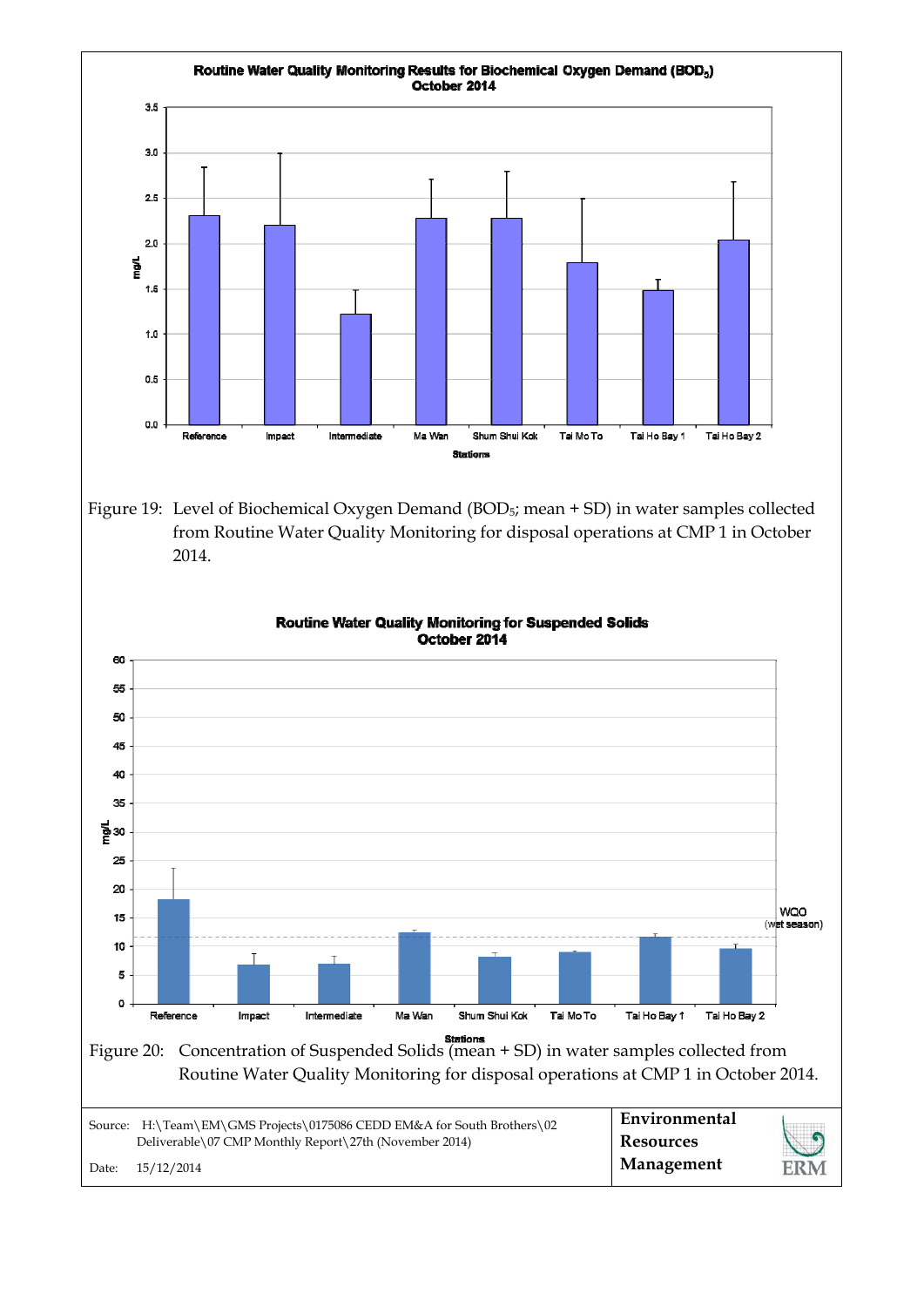![](_page_10_Figure_0.jpeg)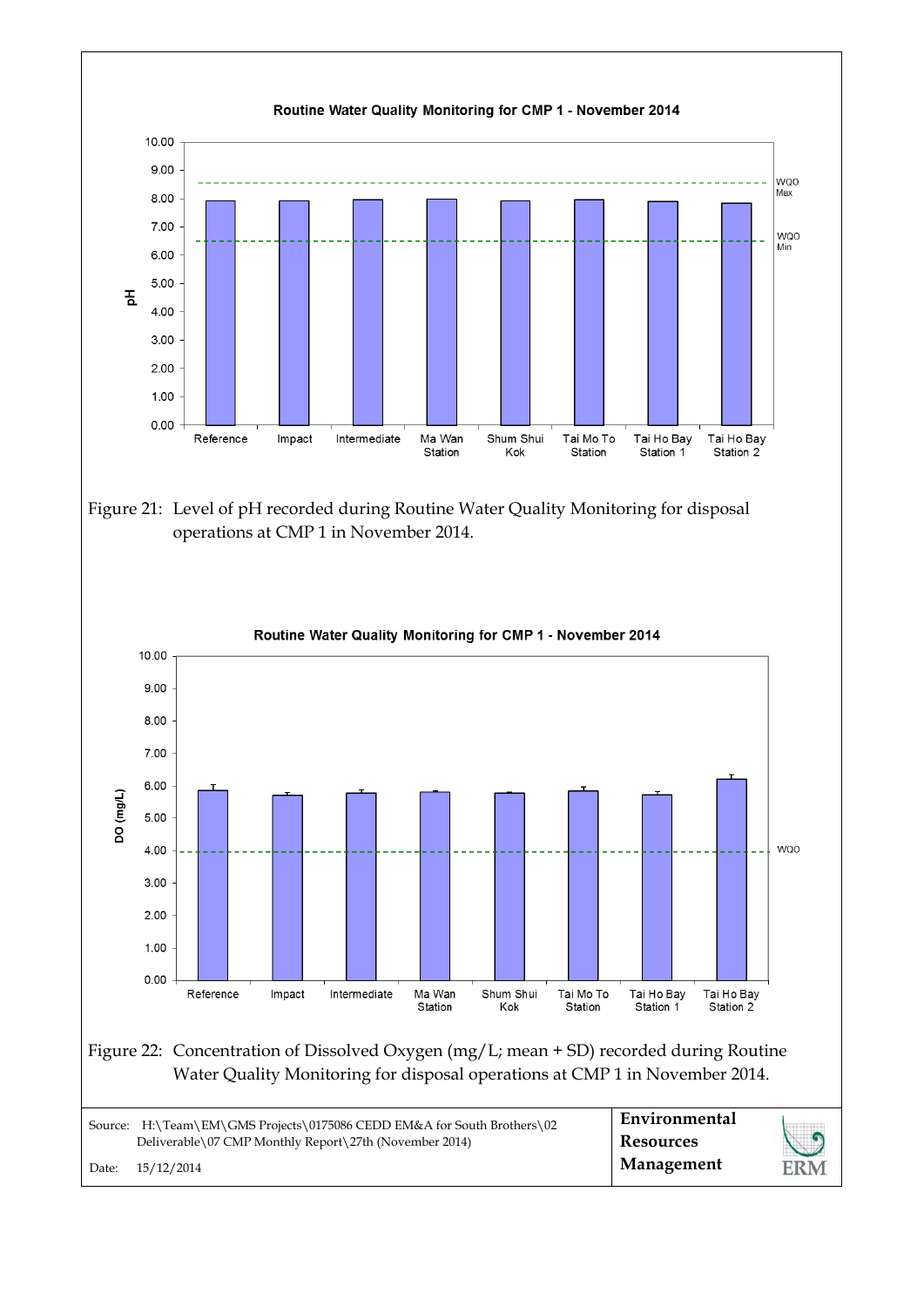![](_page_11_Figure_0.jpeg)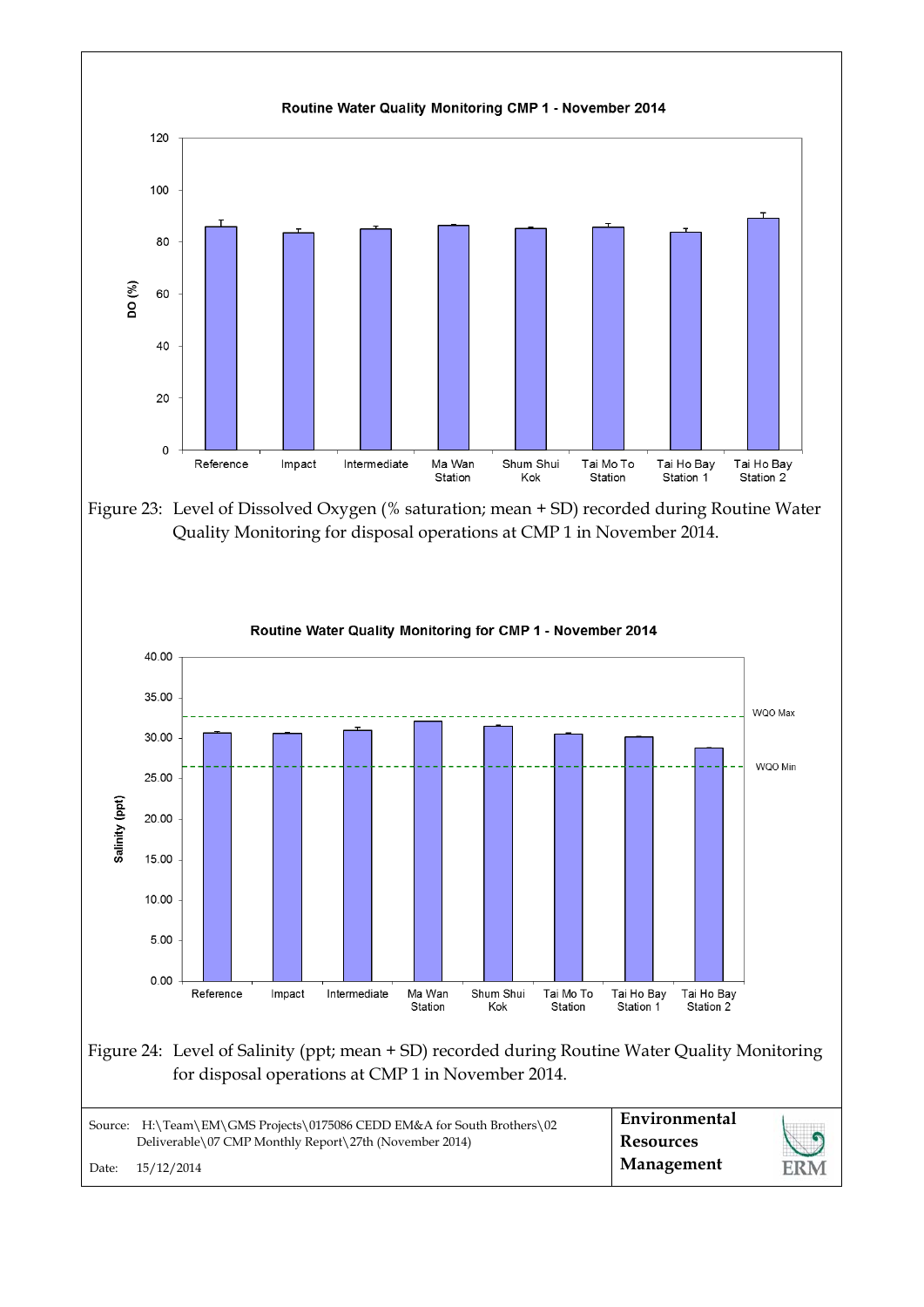![](_page_12_Figure_0.jpeg)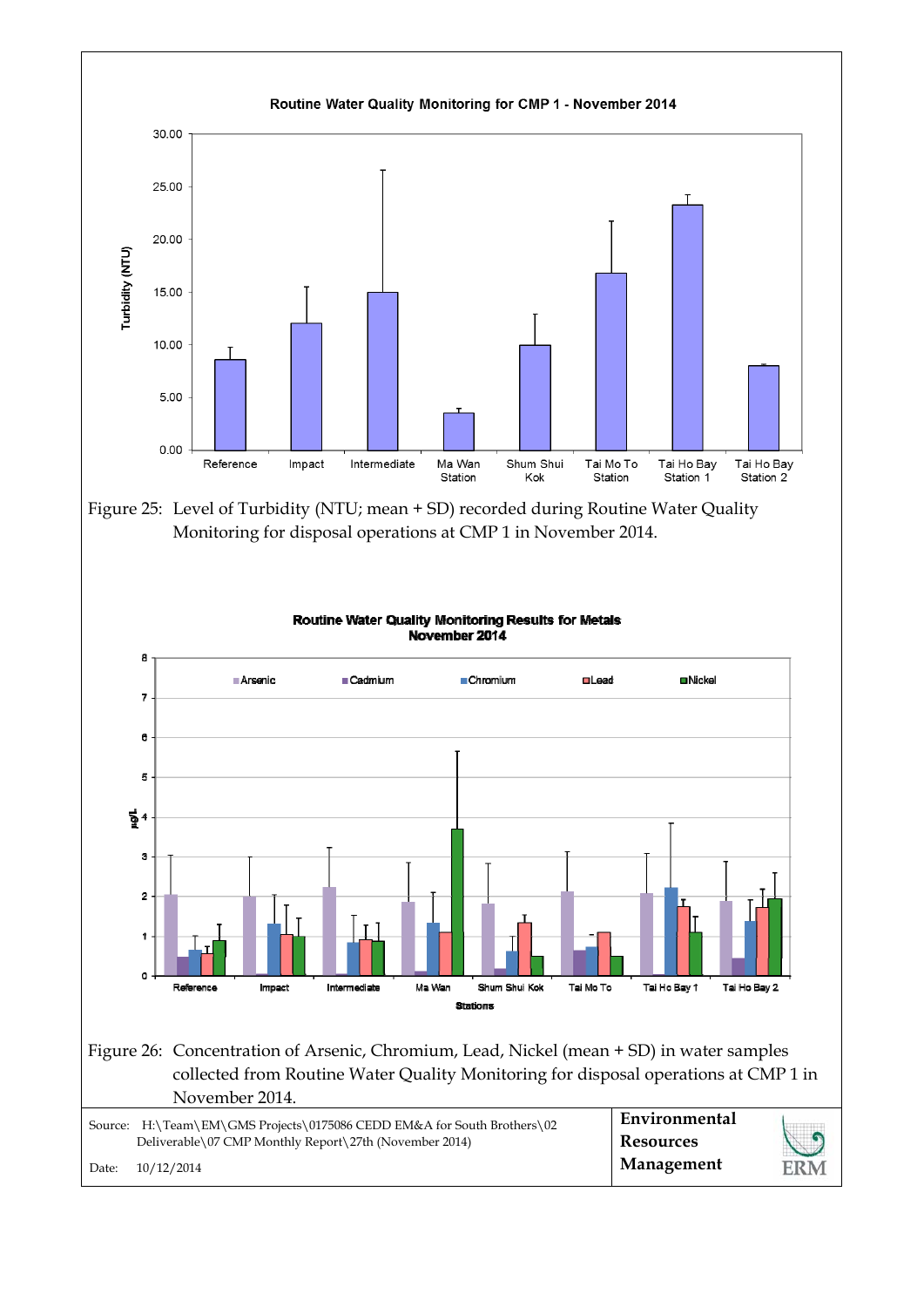![](_page_13_Figure_0.jpeg)